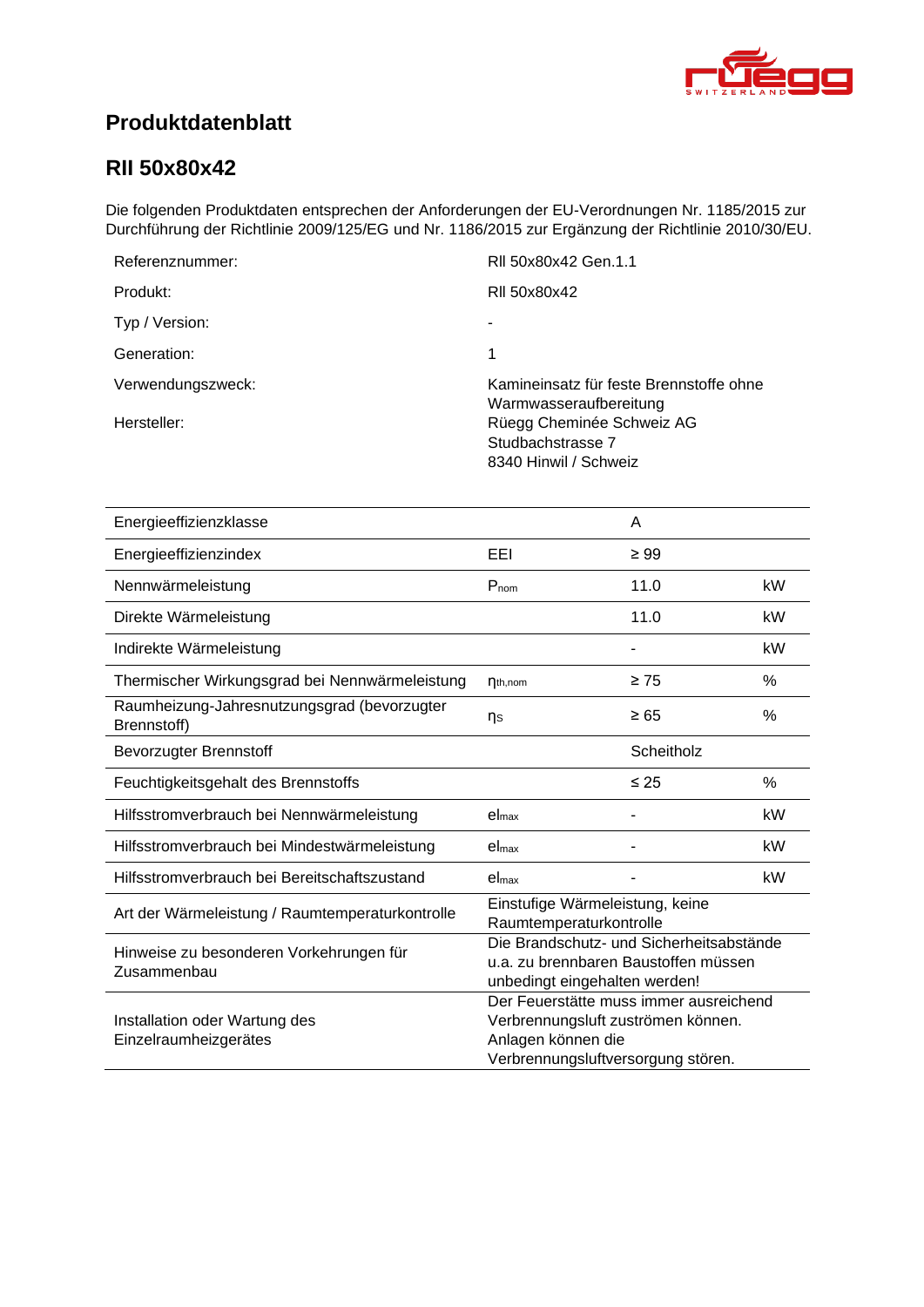

# **Product data sheet**

## **[RII 50x80x42](#page-0-0)**

The following product data comply with the requirements of EU Regulations No. 1185/2015 implementing Directive 2009/125/EC and No. 1186/2015 supplementing Directive 2010/30/EU.

| Identification code: | RII 50x80x42 Gen.1.1                                      |
|----------------------|-----------------------------------------------------------|
| Product:             | RII 50x80x42                                              |
| Type / Version:      | ۰                                                         |
| Generation:          | 1                                                         |
| Intended use:        | Insert appliance or open fire without hot water<br>supply |
| Manufacturer:        | Rüegg Cheminée Schweiz AG                                 |
|                      | Studbachstrasse 7                                         |
|                      | 8340 Hinwil / Switzerland                                 |

| Energy efficiency class                                  |                                                                                                                                           | A           |      |
|----------------------------------------------------------|-------------------------------------------------------------------------------------------------------------------------------------------|-------------|------|
| Energy efficiency index                                  | EEI                                                                                                                                       | $\geq 99$   |      |
| Nominal heat output                                      | $P_{nom}$                                                                                                                                 | 11.0        | kW   |
| Direct heat power                                        |                                                                                                                                           | 11.0        | kW   |
| Indirect heat power                                      |                                                                                                                                           |             | kW   |
| Thermal efficiency at nominal heat output                | $\eta_{th,nom}$                                                                                                                           | $\geq 75$   | %    |
| Space heating annual utilization rate (preferred fuel)   | ns                                                                                                                                        | $\geq 65$   | %    |
| Preferred fuel                                           |                                                                                                                                           | Wooden logs |      |
| Fuel moisture content                                    |                                                                                                                                           | $\leq 25$   | $\%$ |
| Auxiliary power consumption at nominal heat output       | el <sub>max</sub>                                                                                                                         |             | kW   |
| Auxiliary power consumption at minimum heat<br>output    | $el_{\text{max}}$                                                                                                                         |             | kW   |
| Auxiliary power consumption in standby mode              | el <sub>max</sub>                                                                                                                         |             | kW   |
| Type of heat output / room temperature control           | Single stage heat output, no room<br>temperature control                                                                                  |             |      |
| Notes on special precautions for assembly                | The fire protection and safety distances to<br>combustible building materials, among<br>others, must be observed without fail!            |             |      |
| Installation or maintenance of the single room<br>heater | Sufficient combustion air must always be<br>able to flow to the fireplace. Installations can<br>interfere with the combustion air supply. |             |      |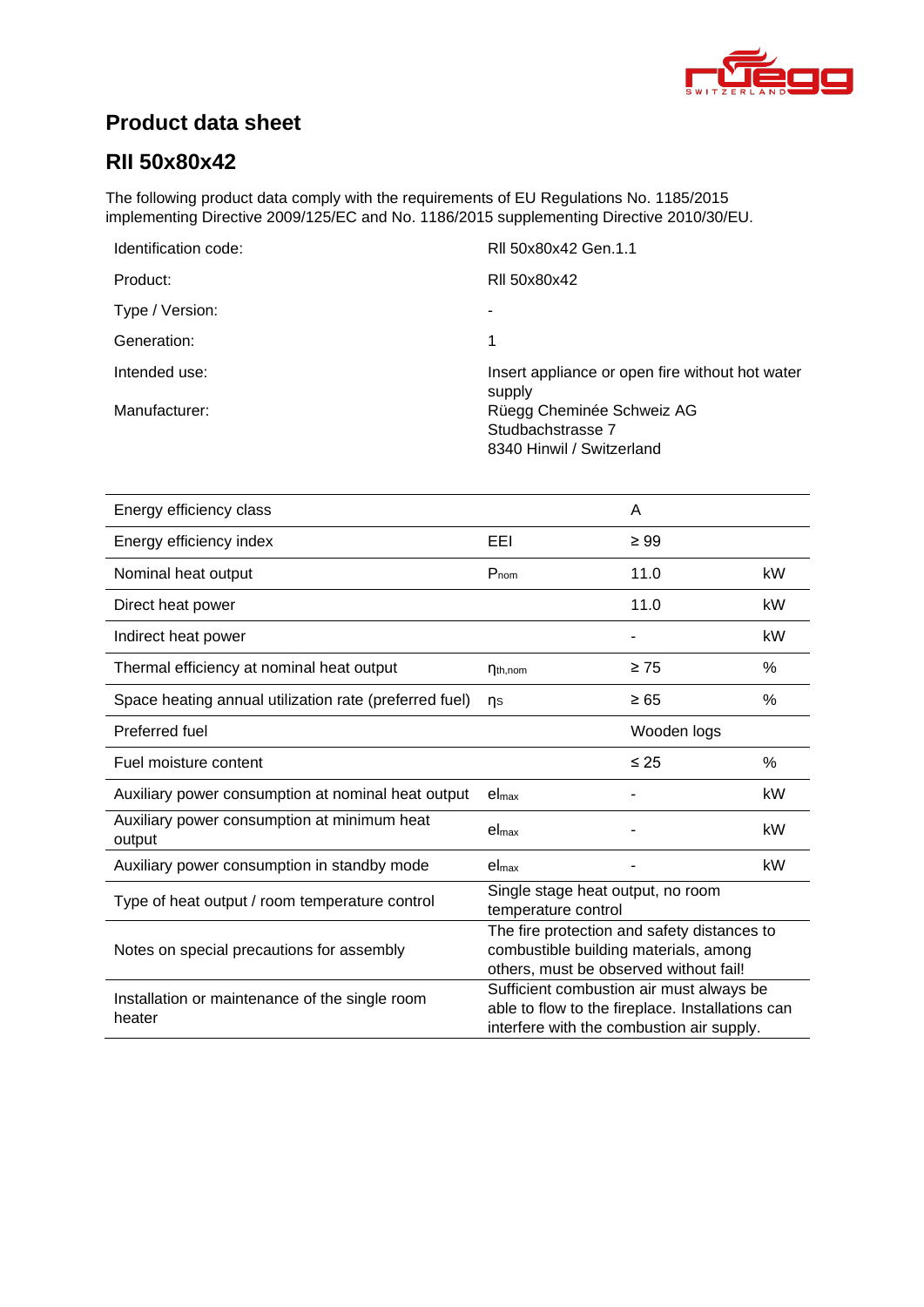

# **Fiche de produit**

### **[RII 50x80x42](#page-0-0)**

Les données suivantes sur les produits sont conformes aux exigences des règlements européens n° 1185/2015 portant application de la directive 2009/125/CE et n° 1186/2015 complétant la directive 2010/30/UE.

| Numéro de référence: | RII 50x80x42 Gen.1.1                                                                  |
|----------------------|---------------------------------------------------------------------------------------|
| Produit:             | RII 50x80x42                                                                          |
| Typ / Version:       | ۰                                                                                     |
| Génération:          | 1                                                                                     |
| Usage:               | Foyer ouvert et inserts à alimentation manuelle<br>pour combustibles minéraux solides |
| Fabricant:           | Rüegg Cheminée Schweiz AG<br>Studbachstrasse 7<br>8340 Hinwil / Suisse                |

| Classe d'efficacité énergétique                                            |                                                                                                                                                                                        | A                                                                                                                                           |      |
|----------------------------------------------------------------------------|----------------------------------------------------------------------------------------------------------------------------------------------------------------------------------------|---------------------------------------------------------------------------------------------------------------------------------------------|------|
| Indice d'efficacité énergétique                                            | EEL                                                                                                                                                                                    | $\geq 99$                                                                                                                                   |      |
| Puissance nominale                                                         | $P_{nom}$                                                                                                                                                                              | 11.0                                                                                                                                        | kW   |
| Puissance thermique directe                                                |                                                                                                                                                                                        | 11.0                                                                                                                                        | kW   |
| Puissance thermique indirecte                                              |                                                                                                                                                                                        |                                                                                                                                             | kW   |
| Rendement thermique à la puissance thermique<br>nominale                   | $\eta_{th,nom}$                                                                                                                                                                        | $\geq 75$                                                                                                                                   | $\%$ |
| Rendement annuel du chauffage des locaux<br>(combustible préféré)          | ηs                                                                                                                                                                                     | $\geq 65$                                                                                                                                   | %    |
| Combustible préféré                                                        |                                                                                                                                                                                        | Bûches de bois                                                                                                                              |      |
| Taux d'humidité du combustible                                             |                                                                                                                                                                                        | $\leq 25$                                                                                                                                   | $\%$ |
| Consommation de courant auxiliaire à la puissance<br>thermique nominale    | el <sub>max</sub>                                                                                                                                                                      |                                                                                                                                             | kW   |
| Consommation de courant auxiliaire à la puissance<br>thermique minimale    | $el_{max}$                                                                                                                                                                             |                                                                                                                                             | kW   |
| Consommation de courant auxiliaire en état de<br>veille                    | el <sub>max</sub>                                                                                                                                                                      |                                                                                                                                             | kW   |
| Type de puissance thermique / contrôle de la<br>température ambiante       | Puissance thermique à un niveau, pas de<br>contrôle de la température ambiante                                                                                                         |                                                                                                                                             |      |
| Remarques sur les précautions particulières à<br>prendre pour l'assemblage | Les distances de sécurité et de protection<br>contre les incendies, entre autres par rapport<br>aux matériaux de construction inflammables,<br>doivent impérativement être respectées! |                                                                                                                                             |      |
| Installation ou entretien de l'appareil de chauffage<br>individuel         | en air de combustion.                                                                                                                                                                  | Le foyer doit toujours pouvoir bénéficier d'un<br>flux d'air de combustion suffisant. Les<br>installations peuvent perturber l'alimentation |      |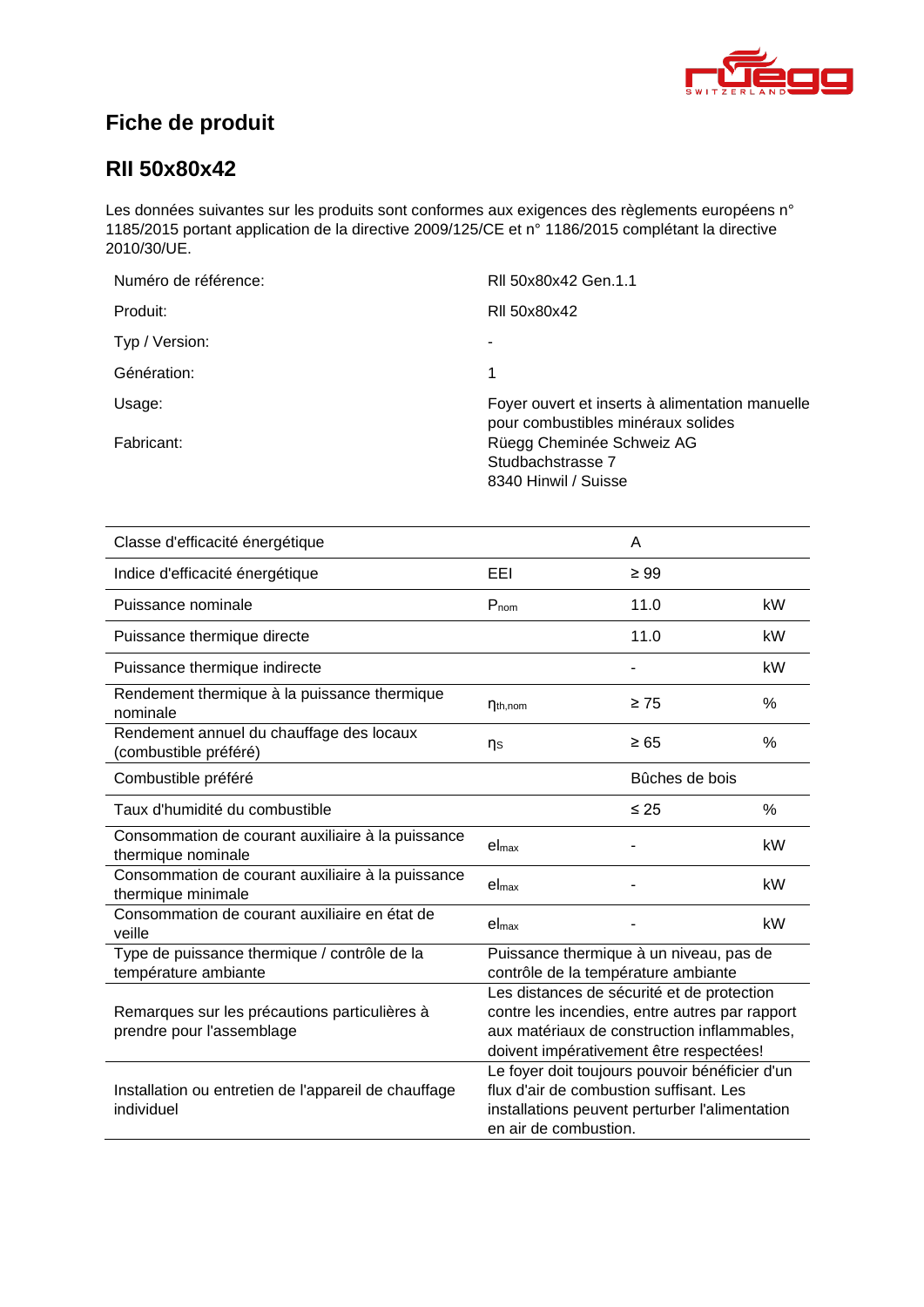

# **Productgegevensblad**

### **[RII 50x80x42](#page-0-0)**

De volgende productgegevens voldoen aan de eisen van EU-verordeningen nr. 1185/2015 tot uitvoering van Richtlijn 2009/125/EG en nr. 1186/2015 tot aanvulling van Richtlijn 2010/30/EU.

| Referentienummer: | RII 50x80x42 Gen.1.1                                                        |
|-------------------|-----------------------------------------------------------------------------|
| Productnaam:      | RII 50x80x42                                                                |
| Type / Versie:    |                                                                             |
| Generatie:        |                                                                             |
| Gebruiksdoel:     | Inbouwhaard voor vaste brandstoffen zonder<br>bereiding van warm water      |
| Fabrikant:        | Rüegg Cheminée Schweiz AG<br>Studbachstrasse 7<br>8340 Hinwil / Zwitserland |

| Energie-efficiëntieklasse                                          |                                                                                                                                                  | A         |               |
|--------------------------------------------------------------------|--------------------------------------------------------------------------------------------------------------------------------------------------|-----------|---------------|
| Energie-efficiëntie-index                                          | EEI                                                                                                                                              | $\geq 99$ |               |
| Nominale warmteafgifte                                             | $P_{nom}$                                                                                                                                        | 11.0      | kW            |
| Directe warmteafgifte                                              |                                                                                                                                                  | 11.0      | kW            |
| Indirecte warmteafgifte                                            |                                                                                                                                                  |           | kW            |
| Thermisch rendement bij nominaal<br>verwarmingsvermogen            | $\eta_{th,nom}$                                                                                                                                  | $\geq 75$ | $\frac{0}{0}$ |
| Jaarlijks rendement ruimteverwarming<br>(voorkeursbrandstof)       | ηs                                                                                                                                               | $\geq 65$ | %             |
| Voorkeur voor brandstof                                            | Gekloofd brandhout                                                                                                                               |           |               |
| Vochtgehalte van de brandstof                                      |                                                                                                                                                  | $\leq 25$ | $\%$          |
| Hulpstroomverbruik bij nominale warmteafgifte                      | el <sub>max</sub>                                                                                                                                |           | kW            |
| Hulpstroomverbruik bij minimale warmteafgifte                      | el <sub>max</sub>                                                                                                                                |           | kW            |
| Hulpstroomverbruik bij stand-by                                    | el <sub>max</sub>                                                                                                                                |           | kW            |
| Type warmteafgifte / ruimtetemperatuurregeling                     | Eentraps warmteafgifte, geen<br>ruimtetemperatuurregeling                                                                                        |           |               |
| Opmerkingen over bijzondere<br>voorzorgsmaatregelen bij de montage | De brandbeveiliging en veiligheidsafstanden<br>tot o.a. brandbare bouwmaterialen moeten<br>absoluut in acht worden genomen!                      |           |               |
| Installatie of onderhoud van de<br>eenkamerverwarming              | Er moet altijd voldoende verbrandingslucht<br>naar de haard kunnen stromen. Installaties<br>kunnen de toevoer van verbrandingslucht<br>hinderen. |           |               |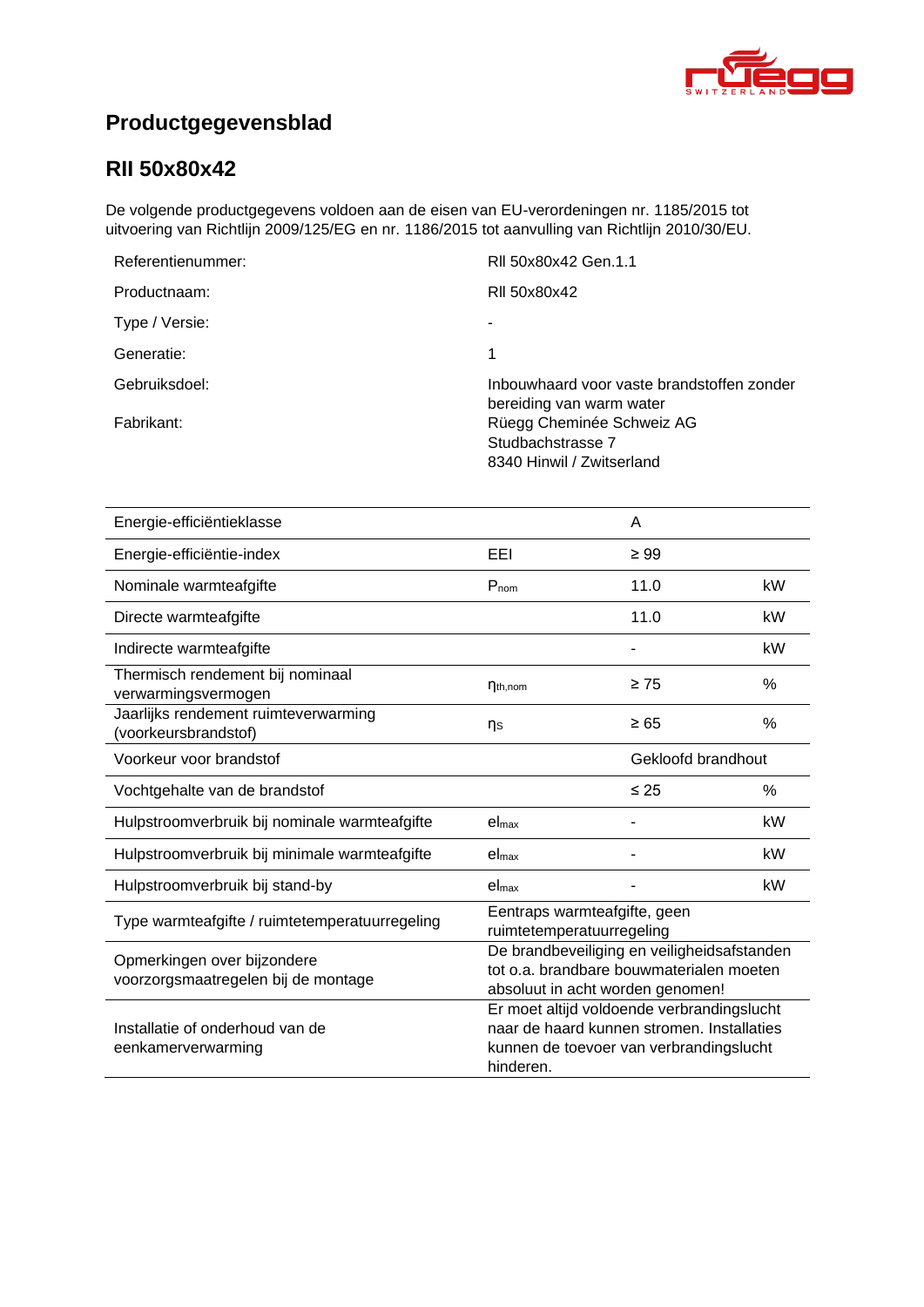

# **Scheda tecnica del prodotto**

## **[RII 50x80x42](#page-0-0)**

I seguenti dati del prodotto sono conformi ai requisiti dei regolamenti UE n. 1185/2015 che attuano la direttiva 2009/125/CE e n. 1186/2015 che integrano la direttiva 2010/30/UE.

| Numero di riferimento: | RII 50x80x42 Gen.1.1                                                                  |
|------------------------|---------------------------------------------------------------------------------------|
| Prodotto:              | RII 50x80x42                                                                          |
| Tipo / Versione:       | ۰                                                                                     |
| Genere:                | 1                                                                                     |
| Utilizzo:              | Focolare aperto e chiuso con alimentazione<br>manuale di combustibile minerale solido |
| Produttore:            | Rüegg Cheminée Schweiz AG<br>Studbachstrasse 7<br>8340 Hinwil / Svizzera              |

| Classe di efficienza energetica                                                 |                                                                                                                                                                              | A                |    |
|---------------------------------------------------------------------------------|------------------------------------------------------------------------------------------------------------------------------------------------------------------------------|------------------|----|
| Indice di efficienza energetica                                                 | EEL                                                                                                                                                                          | $\geq 99$        |    |
| Potenza termica nominale                                                        | $P_{nom}$                                                                                                                                                                    | 11.0             | kW |
| Uscita di calore diretto                                                        |                                                                                                                                                                              | 11.0             | kW |
| Potenza termica indiretta                                                       |                                                                                                                                                                              |                  | kW |
| Efficienza termica alla potenza termica nominale                                | $\eta_{th,nom}$                                                                                                                                                              | $\geq 75$        | %  |
| Efficienza annuale del riscaldamento degli ambienti<br>(combustibile preferito) | ηs                                                                                                                                                                           | $\geq 65$        | %  |
| Carburante preferito                                                            |                                                                                                                                                                              | Legna in ciocchi |    |
| Contenuto di umidità del combustibile                                           |                                                                                                                                                                              | $\leq 25$        | %  |
| Consumo di energia ausiliaria alla potenza termica<br>nominale                  | el <sub>max</sub>                                                                                                                                                            |                  | kW |
| Consumo di energia ausiliaria alla potenza termica<br>minima                    | $el_{\text{max}}$                                                                                                                                                            |                  | kW |
| Consumo di energia ausiliaria in standby                                        | el <sub>max</sub>                                                                                                                                                            |                  | kW |
| Tipo di uscita di calore / controllo della temperatura<br>ambiente              | Uscita di calore a uno stadio, nessun<br>controllo della temperatura ambiente                                                                                                |                  |    |
| Note sulle precauzioni speciali per il montaggio                                | La protezione antincendio e le distanze di<br>sicurezza dai materiali da costruzione<br>combustibili, tra l'altro, devono essere<br>rispettate a tutti i costi!              |                  |    |
| Installazione o manutenzione del riscaldatore<br>singolo                        | Una quantità sufficiente di aria di<br>combustione deve sempre poter affluire al<br>camino. Le installazioni possono interferire<br>con la fornitura di aria di combustione. |                  |    |